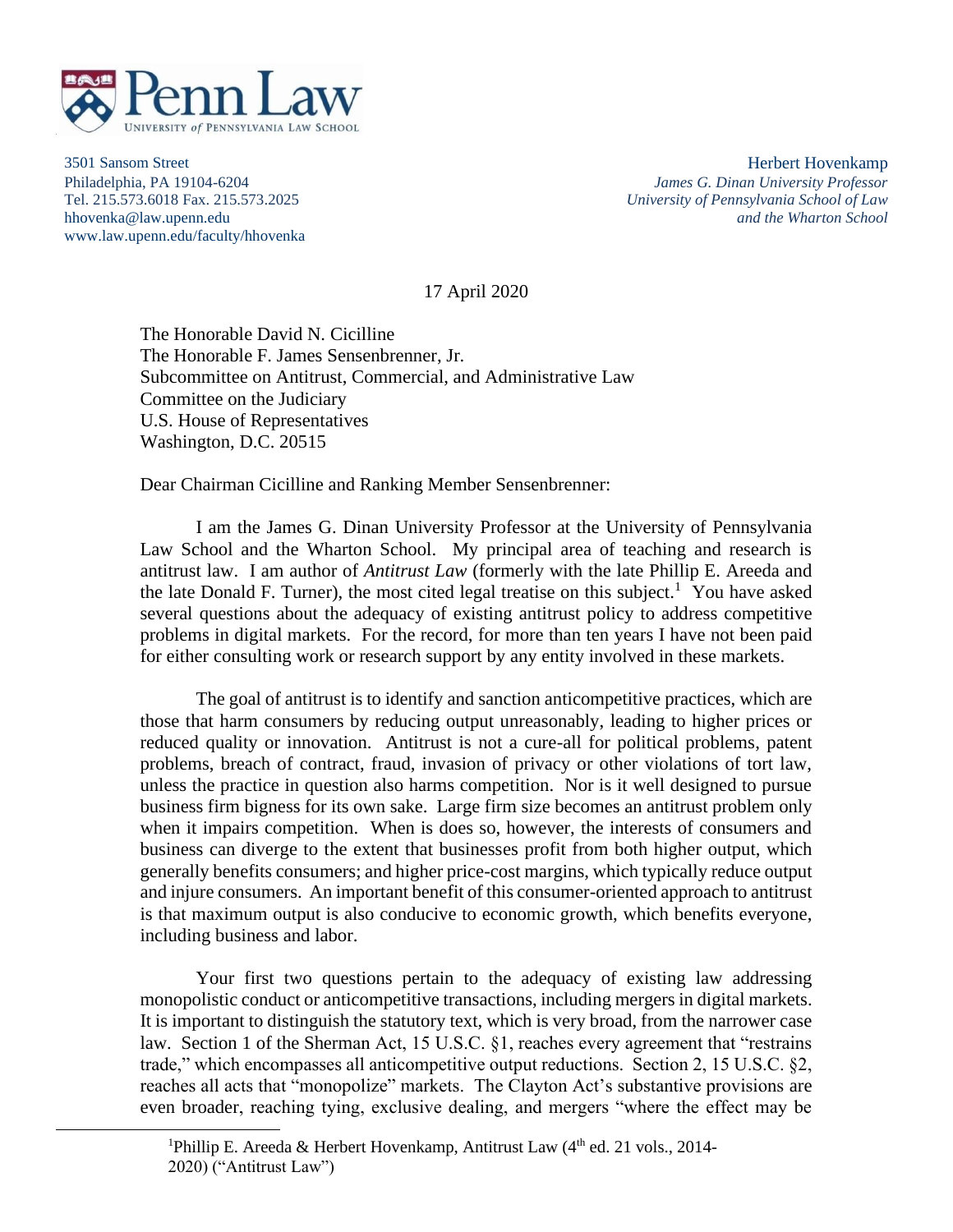substantially to lessen competition or tend to create a monopoly" (15 U.S.C. §§14, 18). If one simply looked at the language of these statutes, they would seem adequate for the task.

By contrast, federal judicial interpretation of these provisions is much narrower, for several reasons. One is the residue of a legitimate reaction against excessive antitrust enforcement in the 1970s and earlier, much of which occurred at consumers' expense. However, since that time antitrust has shifted very far in the other direction. Today the marginal antitrust decision is much more likely to reflect under- rather than overenforcement. A second is the fact that many judges obtained any antitrust training they received a quarter century or more ago. Since then, notable progress in theoretical and empirical economics has both improved our techniques of analysis and shown the need for greater enforcement, particularly in markets with a significant technological or digital component. A third is a naivete about efficiencies, which assumes that they explain many more anticompetitive practices than they do in fact.<sup>2</sup> Finally, a fourth is residue of a belief, once widespread, that markets tend naturally to self-correct, resulting in a bias against enforcement. These same developments in economics indicate that this proposition is false, and that we have paid a heavy price for it in the form of lower output, unnecessarily high price-cost margins, and reduced innovation. The amount of monopoly in the economy has been climbing at a worrisome rate, to its highest level in decades, as borne out by numerous studies employing a variety of methodologies.<sup>3</sup> In any event, antitrust law is not living up to the potential that Congress envisioned.

In some areas the federal judiciary exhibits an anti-enforcement bias that can be quite damaging. For example, the Supreme Court has been unreasonably harsh in defining the burden that plaintiffs must meet in rule of reason cases. Under the rule of reason, a plaintiff's obligation should be to provide evidence of power and a sufficiently suspicious restraint that it requires an explanation. At that point the burden of proof should shift to the defendant. Some decisions such as *California Dental<sup>4</sup>* and *American Express<sup>5</sup>* have required plaintiffs to prove far too much at the beginning. The result is that the rule of reason has lost much of its usefulness as an enforcement tool. As another example, the Supreme Court has been unnecessarily harsh on class actions, and more particularly on enforcement of arbitration agreements. The Federal Arbitration Act, 9 U.S.C. §1 et seq., was intended to provide a different, less cumbersome forum, not to take away rights that

[https://papers.ssrn.com/sol3/papers.cfm?abstract\\_id=3481388.](https://papers.ssrn.com/sol3/papers.cfm?abstract_id=3481388)

<sup>&</sup>lt;sup>2</sup>The view is a relic of Robert H. Bork's belief that efficiencies resulting from antitrust practices are not capable of being proved, but that they are ubiquitous and that relatively small efficiency gains can offset large competitive harm. None of these propositions has withstood analysis. See Herbert Hovenkamp and Fiona M. Scott Morton, Framing the Chicago School of Antitrust Analysis, Univ. Pa. L. Rev. 2020 (forthcoming), available at

<sup>3</sup>One example is Jan De Loecker & Jan Eeckhout, *The Rise of Market Power and the Macroeconomic Implications*, Q. J. Econ. (forthcoming 2020) (Nat'l Bureau of Econ. Research, Working Paper No. 23687, 2017) [https://www.nber.org/papers/w23687.pdf.](https://www.nber.org/papers/w23687.pdf) On the policy relationship between concentration and high margins, see Herbert Hovenkamp & Carl Shapiro, Horizontal Mergers, Market Structure, and Burdens of Proof, 127 Yale L.J. 1996 (2018). <sup>4</sup> California Dental Assn. v. FTC, 526 U.S. 756 (1999).

<sup>5</sup> Ohio v. American Express, 138 S.Ct. 2280 (2018).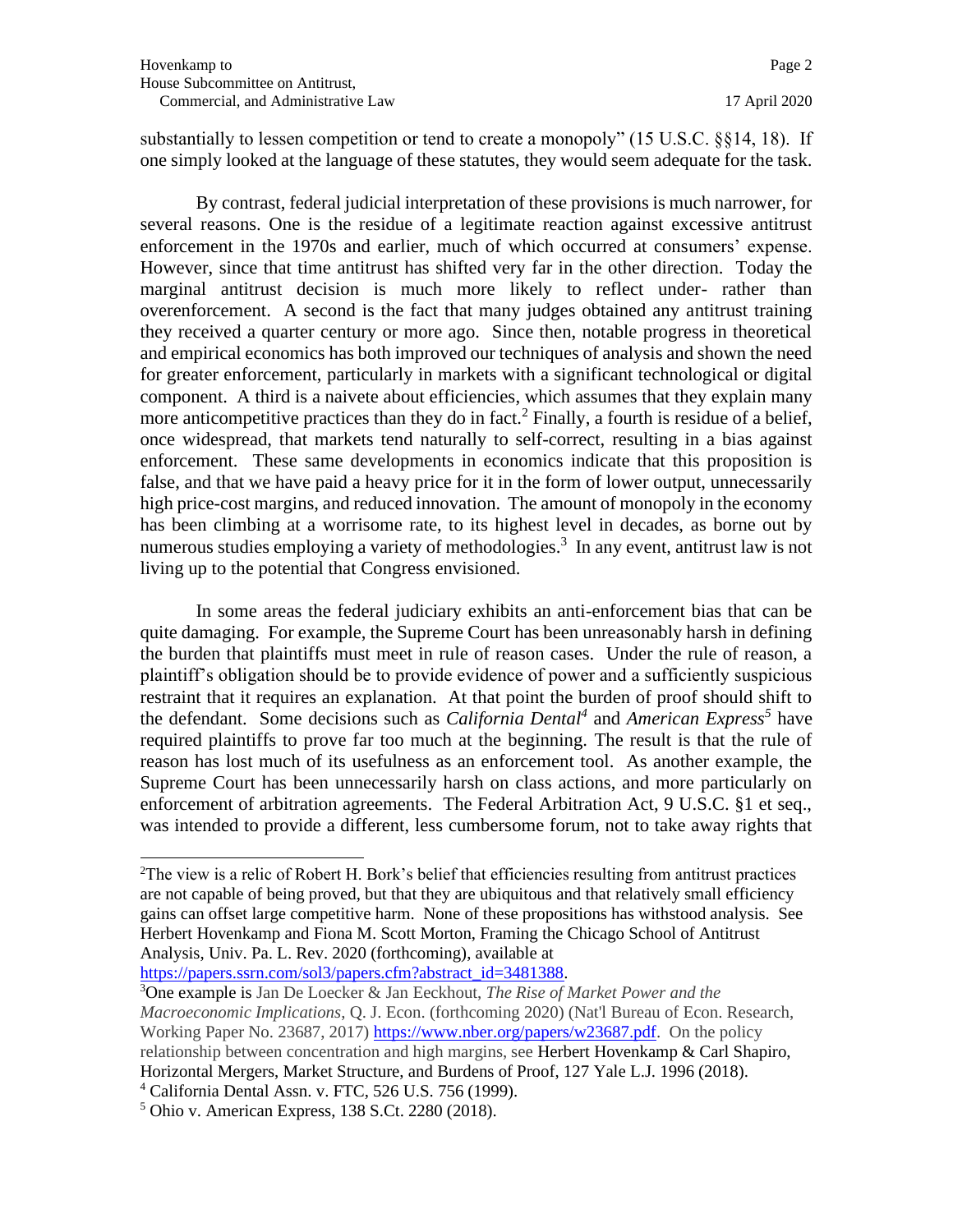the law grants. While legislative reform of the rule of reason is complex, the arbitration problem is not: Congress should make clear that if an arbitration agreement purports to take away a particular right, a private plaintiff is free to assert that right in court. For example, if an arbitration agreement precludes class actions, an affected class of plaintiffs should be free to go to court.<sup>6</sup>

Your first substantive question concerns the adequacy of the existing law of monopolistic conduct, which refers to exclusionary practices by firms with substantial market power. The answer here is that more could be done. Antitrust experts are becoming more sophisticated in their assessment of market power, which is the power of firms to profit by increasing prices above cost. Prior to the rise of modern econometric techniques, antitrust courts almost always estimated market power "indirectly," as an inference from a firm's share of a relevant market. This method is still in widespread use even though superior methodologies have become available. Market definition approaches in digital markets can be particularly prone to error because the products are often significantly differentiated. For example, to state that "Google and Facebook control 70% of digital advertising"<sup>7</sup> tells us little unless we know the extent to which digital advertising competes with more traditional advertising media. On the other hand, if we include traditional advertising in the market, we treat the two forms as perfect competitors, which understates market power. Market definition is necessarily binary: something is either inside or outside the market. In general, market definitions that include differentiated products will understate market power. This is particularly unfortunate because most antitrust activity in high tech markets involves differentiated products.

Today we have developed econometric techniques that can address this market power question more accurately, without the need for a market definition.<sup>8</sup> One historic limitation on the use of these techniques was the availability of sales data, but in digital marketplaces these data are comprehensive. Another roadblock is the Supreme Court's conclusion in its 2019 *American Express* decision that a relevant market must be defined in cases involving vertical relationships.<sup>9</sup> In any event, the *AmEx* decision is purely statutory and within Congressional power to amend. Any statutory reform for dealing with internet commerce should make clear that market power for antitrust purposes should be measured by the best available technique for the situation, and it should avoid the error of continuously expressing market power in terms of a market share of a relevant market.<sup>10</sup>

<sup>6</sup>See, e.g., American Express Co. v. Italian Colors Rest., 570 U.S. 228 (2013), which enforced an arbitration provision precluding class actions, with the result that injured parties could not maintain a class action at all. A better interpretation would be that the arbitration agreement simply does not apply to forms of action that it excludes, thus leaving affected plaintiffs an opportunity to bring their class action in Federal District Court.

<sup>7</sup>E.g.[, https://www.cnbc.com/2019/08/02/facebook-and-googles-ad-dominance-is-showing-more](https://www.cnbc.com/2019/08/02/facebook-and-googles-ad-dominance-is-showing-more-cracks.html)[cracks.html](https://www.cnbc.com/2019/08/02/facebook-and-googles-ad-dominance-is-showing-more-cracks.html) (Aug. 2019).

<sup>8</sup>For an introduction see 2B Antitrust Law ¶¶520, 521 and current Supp.

<sup>9</sup>Ohio v. American Express Co. (*AmEx*), 138 S. Ct. 2274 (2018). Techniques have been developed to get around the problem. See Antitrust Law ¶520e (2020 Supp.).

<sup>10</sup> Another serious error, also emanating from the *AmEx* decision, is to require that *factual* questions about market competition should be decided "as a matter of law," thus placing them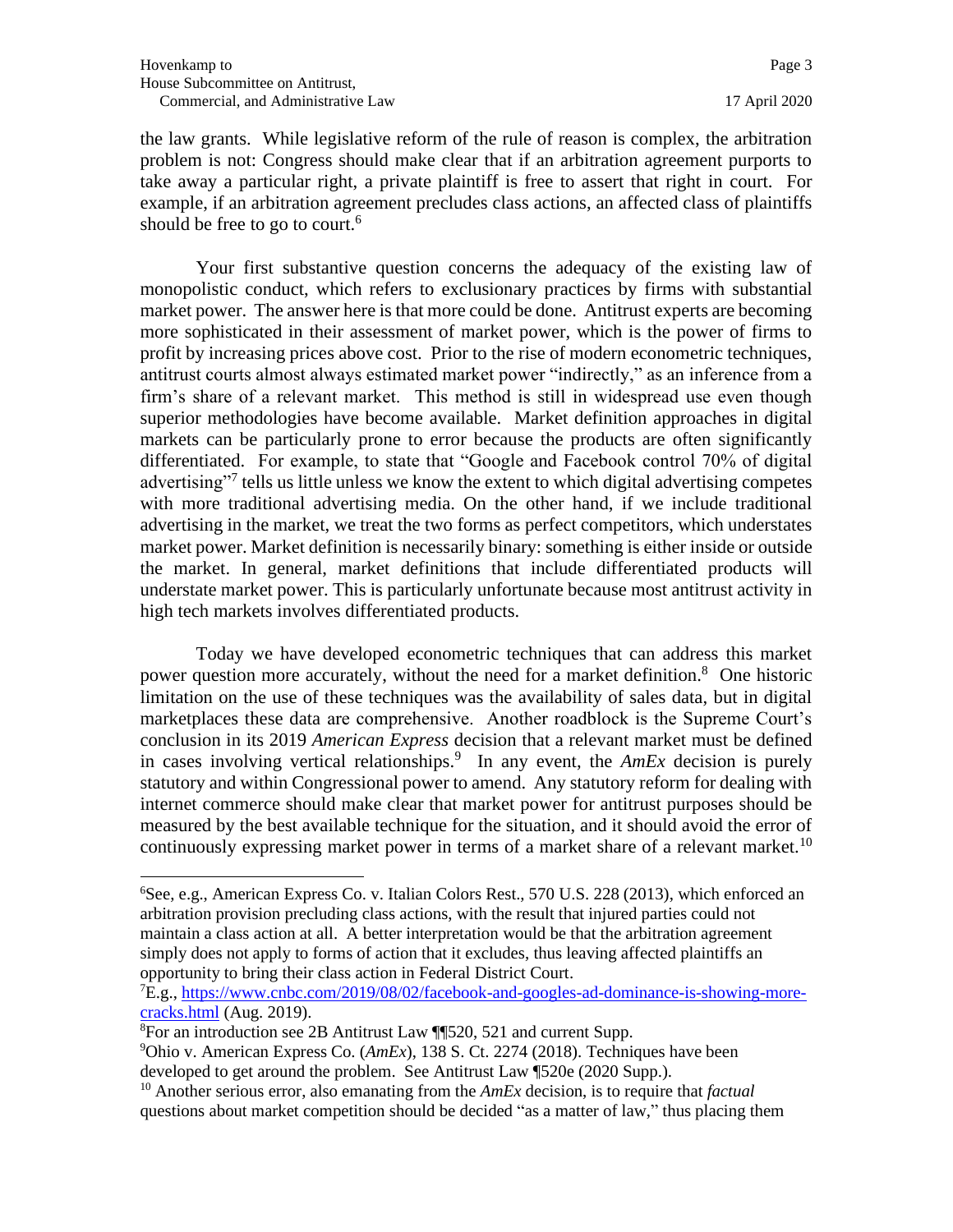Courts cannot always avoid traditional market definition approaches, but when they can direct measurement will provide a better solution.

Based on public information, it seems unlikely that the existing platforms have sufficient market power to be considered "monopolists" in most of the product markets where they operate. One possible exception is Amazon's very large proportion of the eBook market. However, eBooks constitute approximately 20% of all book sales, so this question confronts the market definition issue discussed above.<sup>11</sup> Another problematic area is internet advertising, where market share numbers are likely to be unreliable and power is better estimated directly from econometric evidence. In fact, internet advertising enjoys some distinct advantages in cost and reach, making the exercise of market power more likely. In any event, the market power of the large platforms is very likely sufficient for offenses such as exclusive dealing, most-favored-nation agreements, or tying.

The monopolization offense also requires proof of anticompetitive conduct. Exclusionary contract practices such as exclusive dealing can be anticompetitive even if the defendant is less than a monopolist.<sup>12</sup> While predatory or other forms of exclusionary pricing is possible, the case for predatory pricing claims against individual internet sellers seems weak. First, digital platforms are "two sided" markets, which means that revenue must be measured by looking at all relevant sides. For example, while Google and Facebook are largely free to users they are almost certainly not engaged in predatory pricing. Most of their revenue comes from advertising. There have been allegations that Amazon once engaged in predatory pricing of ebooks, but those claims were found by both the Justice Department and the court to be unpersuasive, and I do not quarrel with that outcome.<sup>13</sup> Agency investigations of the major platforms currently underway may uncover additional instances of anticompetitive pricing, but I am presently unaware of any.

The other unilateral monopolistic practice that warrants attention is the unilateral refusal to deal, mainly with rivals. United States antitrust law on unilateral refusals is less interventionist than that of the European Union and other jurisdictions. A more aggressive but cautious position would be conducive to increased competitiveness and economic growth. An overly broad duty-to-deal rule can make firms slow to invest their own resources in new markets, given that they have an entitlement to free ride on the established assets of other firms. However, an overly conservative approach can weaken both price competition and innovation if it permits dominant firms to renege on commitments that

outside the reach of fact finding. See, e.g., United States v. Sabre Corp., 2020 WL 1855433 (D.Del Apr. 7 2020), which relied on *AmEx* to hold, as a matter of law, that a two sided market and a more traditional market cannot compete with one another. Thousands of traditional taxicab companies and drivers who have been injured by Uber, Inc., would be surprised to hear that Uber and taxicabs cannot be competitors.

 $11$ Given that ebooks and traditional books use very different production technologies and that the marginal cost of ebooks is low, ebooks very likely enjoy significant market power notwithstanding their competition with traditional books.

 $12$  See 3B Antitrust Law ¶¶767-768.

<sup>&</sup>lt;sup>13</sup>See United States v. Apple, 889 F. Supp.2d  $623$ ,  $641-642$  (S.D.N.Y. 2012) (approving consent decree and rejecting objections that Amazon had been engaged in predatory pricing).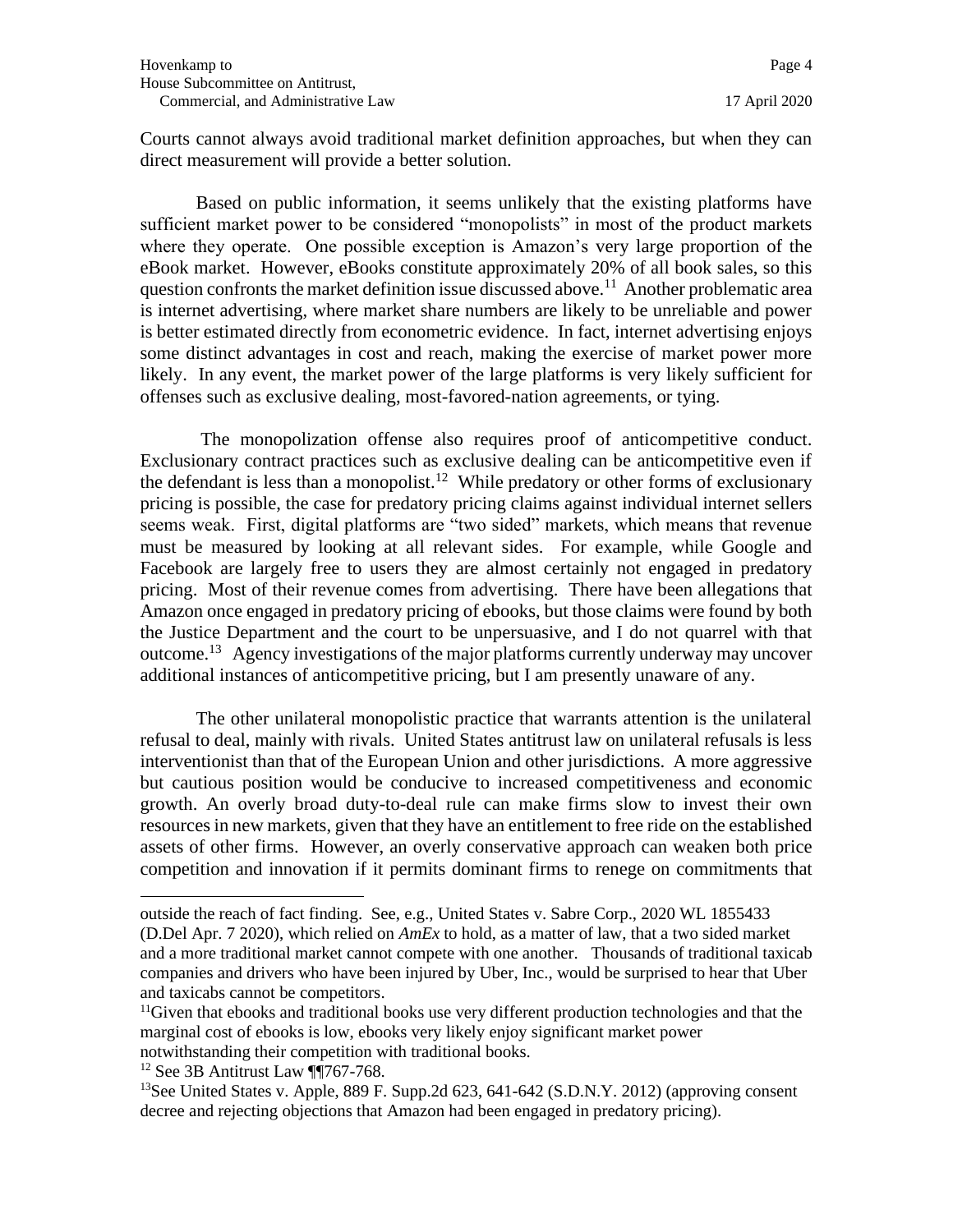involve significant collaborative development. The harm must accrue not merely to the targeted firm but to the market as a whole. In sum, refusal to deal rules should be designed to encourage entrepreneurial collaboration by protecting a firm's investment, but to discourage free riding on the investments of others. The district court's opinion in the *Qualcomm* case, currently being litigated in the Ninth Circuit, provides a reasoned example of this approach.<sup>14</sup>

I see little merit in various proposals to break up large digital platforms such as Amazon or Facebook. These proposals appear to see size itself as the wrong to be proscribed and offer little assurance that price or output will improve. The opposite is more likely. The United States does not have a good track record with enforced breakups for monopolistic practices.<sup>15</sup> Aside from recent mergers, there is no obvious way to break up highly integrated digital platforms without doing serious harm to both consumers and investors. Breaking off individual features simply makes the platform less attractive to users but does little to alleviate monopoly. Any breakup that interferes with economies of scale will result in higher costs and very likely higher prices or decreased product quality. In any event, a breakup proposal must be more than rhetorical flourish. It must be accompanied by specifics showing which assets are to be spun off, as well as well-informed predictions concerning the impact on output, price, or quality.

Also highly problematic is one popular "quasi" breakup proposal, which is that Amazon be required to establish separate platforms for sales of its own products and the numerous sales it makes as a broker for other merchants.<sup>16</sup> The principal victims will be consumers, and the principal beneficiaries will be other large businesses whose products Amazon currently sells. For example, the AmazonBasics house brand of consumer batteries currently competes on the Amazon website with Duracell (owned by Berkshire Hathaway), as well as brands such as Ray-O-Vac, Energizer and Delco, all owned by large firms. AmazonBasics small appliances are sold in competition with Black and Decker, America's largest manufacturer of small appliances. AmazonBasics luggage is sold in competition with Samsonite, the world's largest luggage manufacturer. AmazonBasics sticky notes and other consumable office supplies are sold in competition with 3M, also a very large firm. One can go on with this list, but the point should be clear. The impact of Amazon's house brand competition in close juxtaposition with third parties is to force

<sup>&</sup>lt;sup>14</sup>FTC v. Qualcomm, Inc., 411 F. Supp. 3d  $658$  (N.D. Cal. 2019), app. docketed and stay granted, 935 F.3d 752 ( $9<sup>th</sup>$  Cir. 2019). On the rationales for refusal-to-deal rules in such cases, see Herbert Hovenkamp, FRAND and Antitrust, Cornell L. Rev. (2020) (forthcoming), available at [https://papers.ssrn.com/sol3/papers.cfm?abstract\\_id=3420925.](https://papers.ssrn.com/sol3/papers.cfm?abstract_id=3420925)

<sup>&</sup>lt;sup>15</sup>See William Kovacic, Failed Expectations: The Troubled Past and Uncertain Future of the Sherman Act as a Tool for Deconcentration, 74 Iowa L. Rev. 1105 (1989). One exception is United States v. AT&T, 552 F. Supp. 131 (D.D.C. 1982), aff'd mem. sub nom. Maryland v. United States, 460 U.S. 1001 (1983) (consent decree breaking up AT&T).

<sup>&</sup>lt;sup>16</sup> A version of this proposal, which has been widely circulated, was offered by former Presidential candidate Senator Elizabeth Warren. See [https://medium.com/@teamwarren/heres](https://medium.com/@teamwarren/heres-how-we-can-break-up-big-tech-9ad9e0da324c)[how-we-can-break-up-big-tech-9ad9e0da324c.](https://medium.com/@teamwarren/heres-how-we-can-break-up-big-tech-9ad9e0da324c) It is critiqued in Herbert Hovenkamp, The Looming Crisis in Antitrust Economics, Boston Univ. L. Rev. (2020), available at [https://papers.ssrn.com/sol3/papers.cfm?abstract\\_id=3508832.](https://papers.ssrn.com/sol3/papers.cfm?abstract_id=3508832)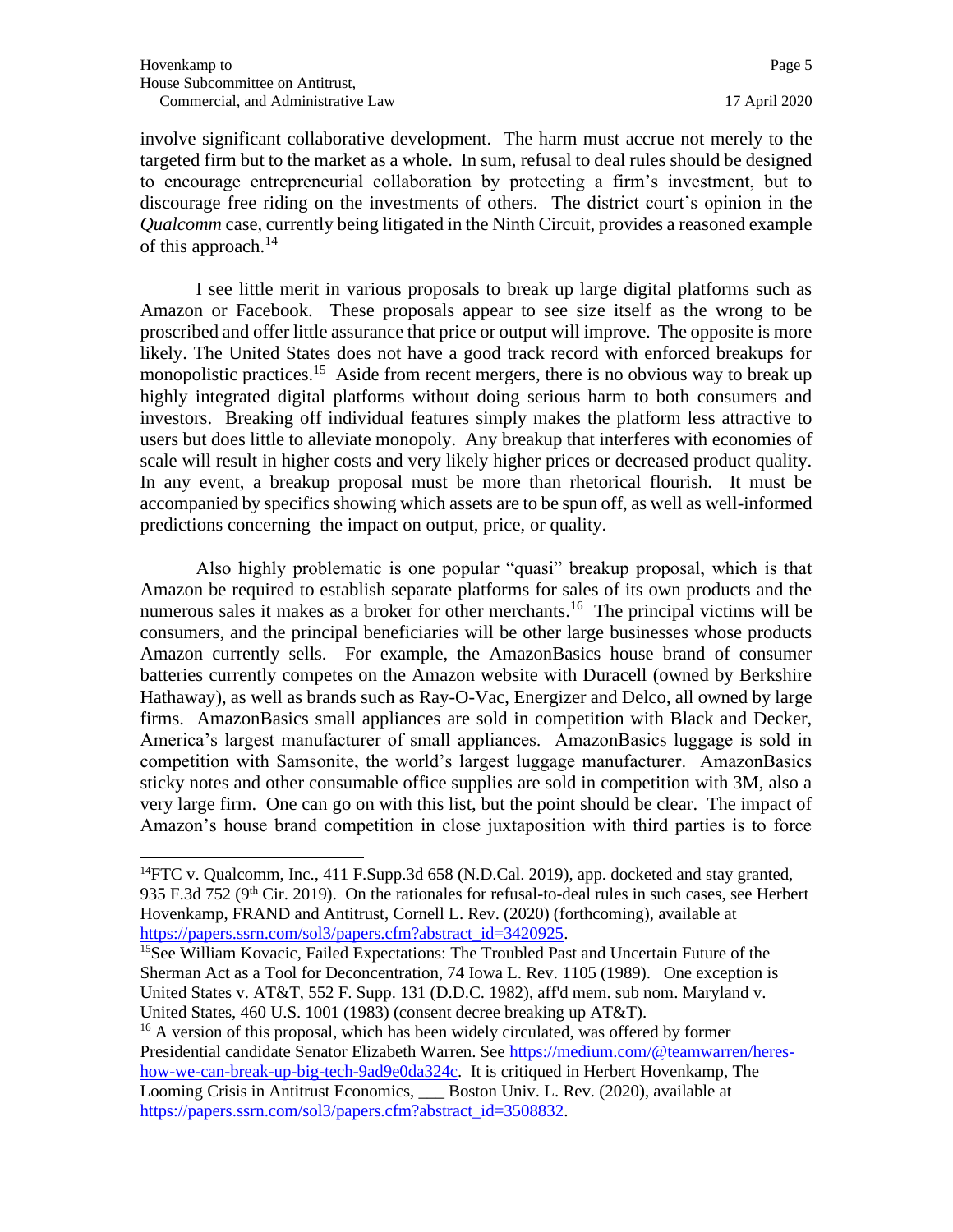down the prices of the large name brands, most of which enjoy significant trademark appeal and high margins. Segregating Amazon's house brands from the name brands (or requiring Amazon to withdraw from the market of one or the other), will reduce price pressure on the name brands, enabling yet higher prices. Consumers will be harmed and small businesses are unlikely to be benefitted. Wise antitrust enforcement requires figuring out who is being hurt, and how, before proceeding.

Your second question pertains to contract practices. Here, antitrust has good but underutilized tools. Currently the enforcement agencies are investigating several large platforms for possible anticompetitive abuses. I am not privy to those investigations, other than what has been made public. But antitrust policy should be brought to bear on such contract practices as most-favored-nation clauses  $(MFNs)$ ,<sup>17</sup> anti-steering clauses,<sup>18</sup> exclusive dealing and related practices, including tying. While these offenses require a showing of market power, the power requirements should not be as strong in networked markets as they are in more traditional industries. Interconnection tends to magnify market distortions and collaborative networks are far more dependent on inter-firm cooperation than are more traditional markets. On the other side, while there is always a fear of price fixing, the number and diversity of participants generally weakens our concern.

Antitrust condemnation of these contract practices should not ordinarily lead to divestiture or other structural remedies. In most cases a prohibitory injunction plus disgorgement of unlawfully obtained gains is sufficient. I do believe that disgorgement should be broadly preserved as a remedy under an Agency's general equitable power.<sup>19</sup> A simple cease-and-desist order is rarely sufficient deterrence, because the remedy permits the firm to retain its unlawful gains. It is like ordering the serial shoplifter to stop, but without return of previously stolen merchandise. Shoplifting will be profitable. This is a statutory issue and Congress should ensure that the agencies' equitable powers include the authority to obtain disgorgement or analogous recoveries such as fines.

I do caution against too simplistic a view of the impact of large platform contract practices on affected groups, particularly small business and consumers. For example, while some small businesses who compete with Amazon are undoubtedly harmed, many others are benefitted because Amazon has effectively become their internet broker. They receive access to internet distribution tools including billing and collection that they could not match on their own. As a result, one should not act too categorically. There is no good substitute for factual determinations of harms from contract practices. Specific instances

<sup>&</sup>lt;sup>17</sup>An MFN clause requires one firm to give (or receive) as-good-as or preferential treatment over similarly situated rivals.

<sup>&</sup>lt;sup>18</sup> An anti-steering clause forbids a reseller from shifting customers from one product, service, or form of payment to another which might be mutually advantageous for both the customer and the merchant.

<sup>&</sup>lt;sup>19</sup>See FTC v. Credit Bureau center, LLC, 937 F.3d 764 (7<sup>th</sup> Cir. 2019) (denying disgorgement relief), overruling FTC v. Amy Travel Serv., Inc., 875 F.2d 564 ( $7<sup>th</sup>$  Cir. 1989). See Judge Wood's dissent from the denial of rehearing, noting the conflict in the Circuits. In any event, the majority's decision seems inconsistent with California vs. American stores, 495 U.S. 471 (1990) (general equitable powers included the right to seek divestiture).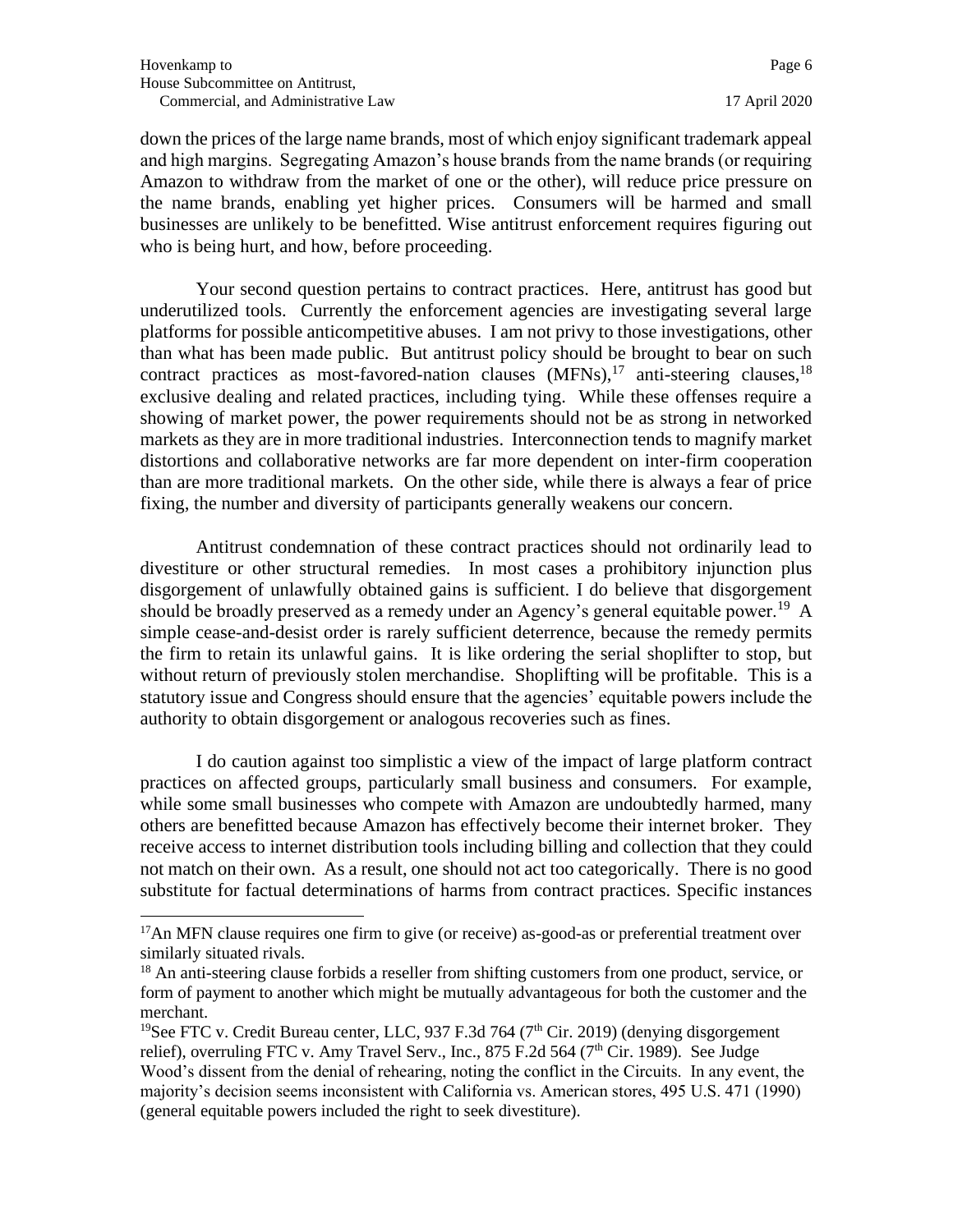of anticompetitive practices such as MFNs or exclusive dealing should be identified and remedied by both injunctive relief and private treble damages actions in appropriate cases.

By the same token, given a nominal retail price that is often zero, the presumption is strong that consumers are benefitted by the major platforms. But that issue needs to be taken apart and evaluated. For example, tying that injures rivals, such as bundling free services to costly advertising or collateral services, can harm competition notwithstanding a nominal price of zero. Such situations also require close individual analysis, not categorical treatment.

One important issue that may require attention, depending on the outcome of pending litigation, is anticompetitive reneging on FRAND licensing commitments. Many substantial networks, including telecommunications, video technologies, and autonomous vehicles, are the product of collaborative innovation. These networks require both technological compatibility and interconnection. Participants agree voluntarily to license their patents to others at Fair, Reasonable, and Nondiscriminatory (FRAND) terms. The process has been well known in the law and economics literature for decades: firms bid for the right to be included at a time when the market for alternatives is competitive. Later, when technological choices have become more limited, they are held to their promise to license on terms set by competition.<sup>20</sup> Technological progress and delivery in these areas depend on firms' ability to invest and develop, confident that they will obtain the patent rights they need at a competitive price.

FRAND commitments are contractual, and breach of a contract neither entails nor precludes an antitrust violation.<sup>21</sup> When market power and anticompetitive effects are present, however, practices such as selective refusals to license, tying, loyalty requirements, or exclusive dealing that involve FRAND patents undermine this competitive system and can violate the antitrust laws. Judge Koh found as much in her *Qualcomm* decision.<sup>22</sup> If Qualcomm's conduct is approved other firms will do the same thing, as is apparently occurring in Europe,  $^{23}$  and the FRAND system will fall apart. One thing Congress should consider is legislation to protect the FRAND process, which has produced very considerable innovation in a competitive environment. I do not subscribe to the view that protecting one firm's dominance will facilitate either national security or 5G development. Competitive markets that encourage competitive innovation and production are far more conducive to technological progress as well as higher output. Many of Qualcomm's actions, such as pressuring Apple to stop dealing with Intel in this area, are nothing less than socially costly restraints on innovation.

 $^{20}E.g.,$  Harold Demsetz, Why Regulate Utilities?, 11 J.L. & Econ. 55 (1968).

<sup>21</sup>Hovenkamp, *FRAND and Antitrust*, *supra*. <sup>22</sup> FTC v. Qualcomm, Inc., 411 F. Supp. 3d 658 (N.D.Cal. 2019), app. docketed and stay granted,

<sup>935</sup> F.3d 752 (9th Cir. 2019).

<sup>23</sup> See [https://theconversation.com/car-wars-how-nokia-could-find-itself-at-centre-of-eu](https://theconversation.com/car-wars-how-nokia-could-find-itself-at-centre-of-eu-investigation-over-technology-patents-129643)[investigation-over-technology-patents-129643](https://theconversation.com/car-wars-how-nokia-could-find-itself-at-centre-of-eu-investigation-over-technology-patents-129643) (on Nokia and FRAND patents for autonomous vehicles).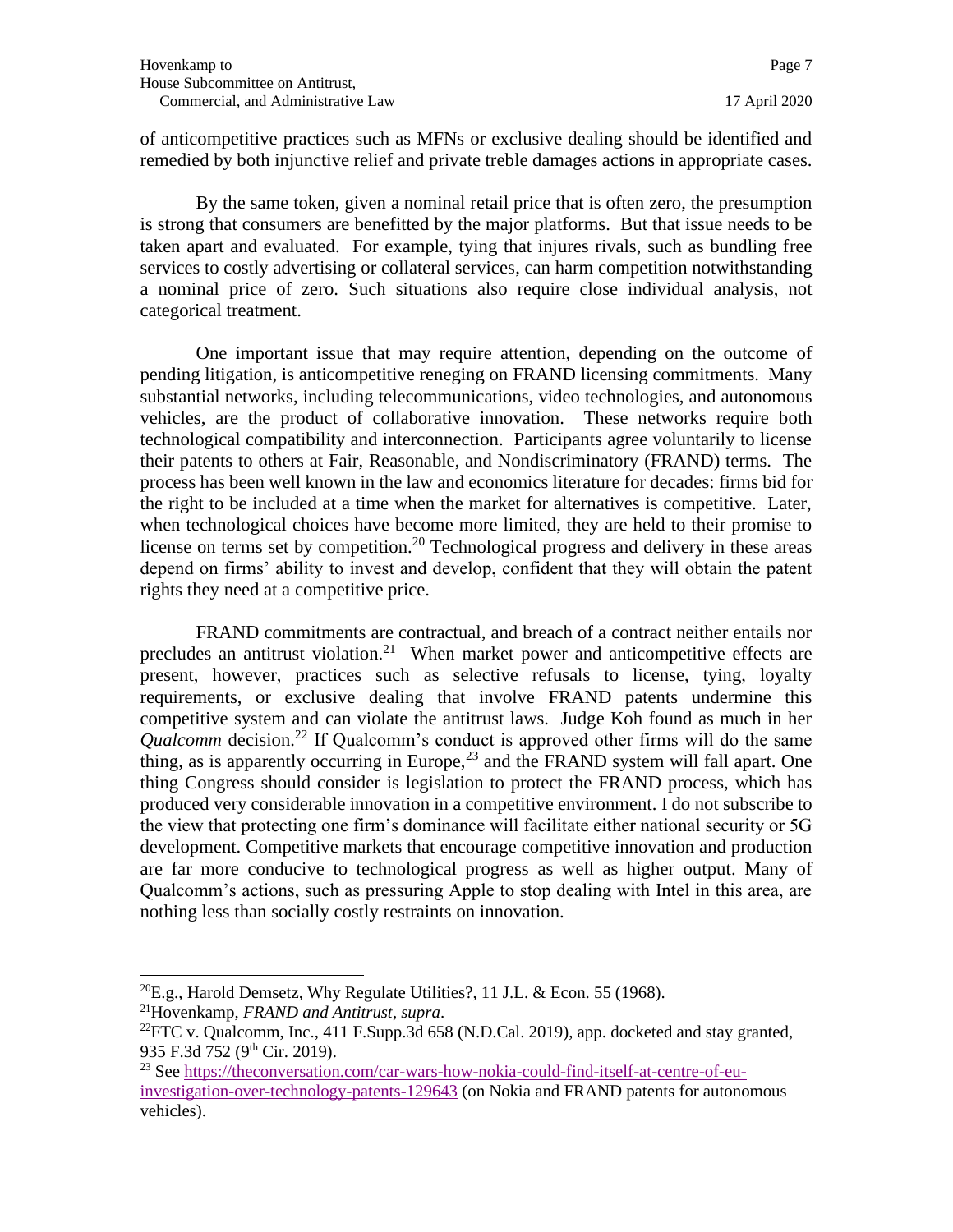The problem of anticompetitive mergers also needs attention. The language of §7 of the Clayton Act is extremely broad, prohibiting all mergers whose "effect may be substantially to lessen competition, or to tend to create a monopoly." 15 U.S.C. §18. The statutory language does not distinguish among horizontal, vertical, or conglomerate mergers. Nor does it require any particular measure of industrial concentration. Empirical studies have repeatedly shown, however, that too many approved mergers result in competitive harm, mainly increased prices. $24$  Merger policy should not be designed to go after large size for its own sake. It needs to rest on sound economic theory about when mergers lead to lower output and higher prices. These tests should be objective and not depend on the testimony of affected firms. Efficiency claims, which are frequently asserted in litigation, should be disregarded except where proof is particularly strong and nonspeculative, and then only as a tie-breaker for mergers that are barely above acceptable concentration thresholds.<sup>25</sup> Merger law should also reflect sound economic analysis about bargaining behavior among profit-maximizing firms that often serves to explain why both horizontal and vertical mergers lead to higher prices. The draft Vertical Merger Guidelines recently released by the Agencies are a good first step.<sup>26</sup>

One pressing merger threat is widespread digital platform acquisitions of much smaller firms.<sup>27</sup> Many of these acquisitions do not fit into the framework that the antitrust Agencies apply and that I support as a general matter.<sup>28</sup> First, the acquisitions of competitors typically involve firms that are too small to trigger scrutiny under existing law. Many troublesome acquisitions involve complementary products, such as when a platform acquires a technology that improves its messaging abilities or augments its product line. In general, adding complementary products or services is competitively beneficial. Such acquisitions can limit potential competition, however. While the enforcement agencies challenged potential competition mergers in the  $1960s$ ,<sup>29</sup> enforcement excesses of those years moved the Agencies to all but abandon the field. The two sets of recent merger guidelines for horizontal (2010) and vertical (draft, 2020) mergers do not address them at any length.

The threat to potential competition posed by these acquisitions is their elimination of nascent entrants. The current tech giants all started out in someone's garage, so to speak. Newcomers with promising technology may turn into platform giants themselves.

<sup>28</sup>See Antitrust Law, Chs. 9 (horizontal mergers)  $\&$  10 (vertical mergers).

 $^{24}$  E.g., John Kwoka, Mergers, Merger Control, and Remedies (2014).

<sup>&</sup>lt;sup>25</sup>Cf. New York v. Deutsche Telekom AG,  $\qquad$  F.Supp.3d  $\qquad$ , 2020 WL635499 (S.D.N.Y. 2020) (approving merger between Sprint and T-Mobile cellular carriers after applying a lax standard for proof of efficiencies in a highly concentrated market).

 $^{26}$  See U.S.DOJ and FTC, Draft Vertical Merger Guidelines (released Jan. 10, 2020), available at [https://www.ftc.gov/system/files/documents/public\\_statements/1561715/p810034verticalmergerg](https://www.ftc.gov/system/files/documents/public_statements/1561715/p810034verticalmergerguidelinesdraft.pdf) [uidelinesdraft.pdf.](https://www.ftc.gov/system/files/documents/public_statements/1561715/p810034verticalmergerguidelinesdraft.pdf)

 $27$ Wikipedia maintains useful tables of firms acquired by the major platforms. These can be sorted by date, size of acquisition, area of activity, and the like. E.g., "Wikipedia List of Acquisitions by [Facebook] (or by Google, Apple, Amazon, Microsoft, etc.).

<sup>&</sup>lt;sup>29</sup> E.g., FTC v. Procter & Gamble Co., 386 U.S. 568 (1967) (disapproving cleanser company's acquisition of bleach producer).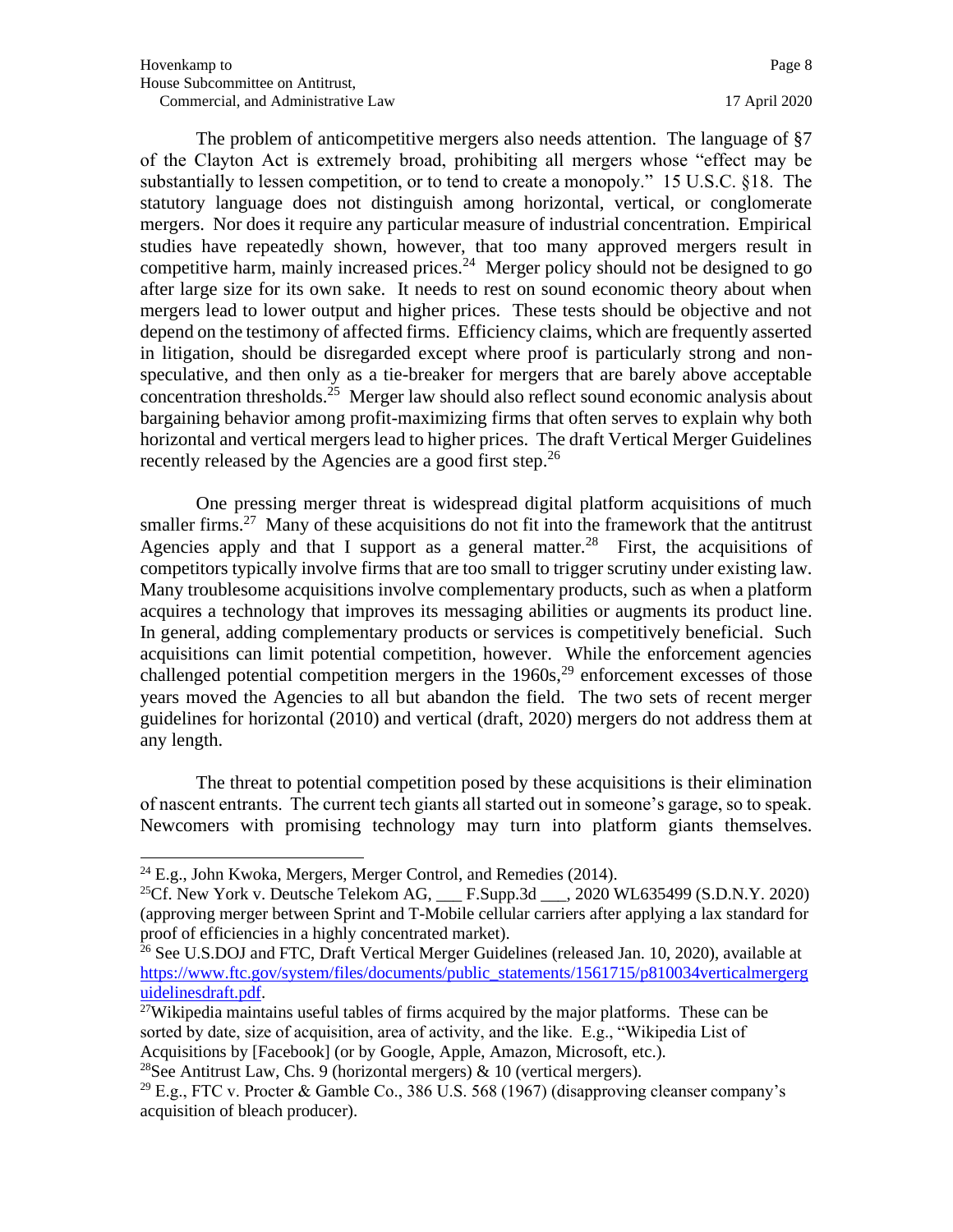Acquisitions became a way of removing these threats by preventing the emergence of new large rivals. This is critical because one good solution to the problem of platform dominance is a larger number of platform competitors.

Predicting which nascent firms will grow into substantial rivals is difficult, and merger law has historically required transaction specific proof. Nevertheless, prediction of future effects is the essence of merger law. Analyzing platform acquisitions will require more categorical treatment of a class of practices, as antitrust currently does with its per se rule. One promising solution would be to prohibit such acquisitions broadly, but permit dominant firms to obtain *non*exclusive rights in acquired technology. To illustrate, if Facebook wishes to acquire WhatsApp in order to improve its messaging services it would be able to purchase only a nonexclusive right to WhatsApp's technology.<sup>30</sup> Such a right would give Facebook all it needs to take advantage of WhatsApp's product, but it would not prevent WhatsApp from further development or licensing its technology to others. One objection to this proposal is that it reduces WhatsApp's acquisition value. Factually that is true. From Facebook's perspective, WhatsApp has value as both an integration asset and an exclusion asset. This rule would say in effect that Facebook is entitled to purchase the integration but not the exclusion. $31$ 

Your third question concerns the institutional structure of antitrust enforcement. Funding for the antitrust enforcement agencies has not kept up with economic growth. Public enforcement is down even as the rate of supracompetitive returns is up. To some extent state antitrust enforcers attempt to pick up this slack, but this approach is inadequate for digital platforms that operate in virtually every state. One historical purpose of federal antitrust law was to provide a nationwide jurisdiction that could achieve national uniformity. Further, the Agencies should have the authority to seek disgorgement of unlawful gains where appropriate, and particularly in areas where underenforcement is chronic or private enforcement inadequate.

As to the existence of separate agencies with overlapping but distinctive authorities, I think it important that the two Agencies be maintained. Only the Department of Justice has the authority to pursue criminal charges, which are an essential part of federal antitrust policy. By contrast, as an administrative agency the FTC can enforce antitrust policy without using the more cumbersome machinery of Article III courts. For complex noncriminal matters this is particularly valuable. Further, the leadership structure of the FTC gives it greater political stability than the Antitrust Division. The Head of the Antitrust Division changes with every new President, and enforcement ideology can

[https://money.cnn.com/2014/02/19/technology/social/facebook-whatsapp/index.html.](https://money.cnn.com/2014/02/19/technology/social/facebook-whatsapp/index.html) On nonexclusive licensing as a partial solution, see Kevin Bryan & Erik Hovenkamp, Startup Acquisitions, Error Costs, and Antitrust Policy, 87 Univ. Chi. L. Rev. 331 (2020).

 $30$ This acquisition actually occurred in 2014. See

 $31$  The rule might also diminish the value to sellers, although that is not entirely clear. On the one hand, WhatsApp would command a lower price if it could give Facebook only a nonexclusive license. On the other, it could retain full residual rights to its company and its technology. In any event, patents are clearly "assets" covered by §7's condemnation of anticompetitive asset acquisitions. See 5 Antitrust Law ¶1202f.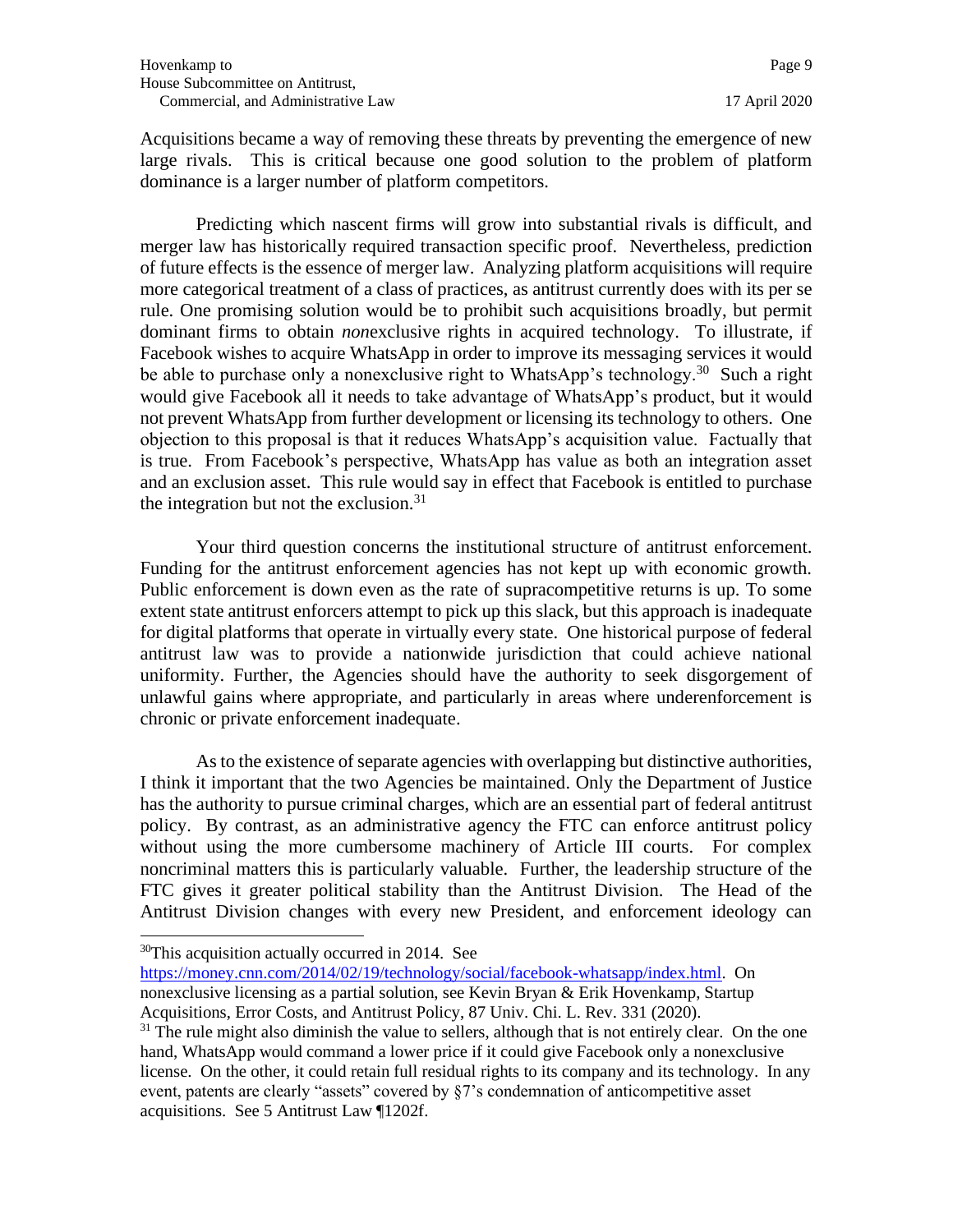change suddenly, as it did between the Bush and Obama administrations, and again between the Obama and Trump administrations. By contrast, the five Commissioners of the FTC have fixed and staggered terms and turnover cannot be accomplished so readily.

Under current law both Agencies have authority to enforce the Clayton Act, which means mainly that there is divided jurisdiction over mergers, a problem that the Agencies solve adequately by agreement among themselves. While the FTC does not have direct authority to enforce the Sherman Act, §5 of the FTC Act covers everything that the Sherman Act covers, plus some additional practices. The potential of this somewhat ambiguous power has never been fully realized. Because §5 of the FTC Act contains no agreement requirement it could be used to reach collusion-like activity without the need to prove a Sherman §1 "contract, combination, or conspiracy." Collusion-like behavior in the absence of a legally recognizable agreement is one of the most formidable problems that antitrust must confront.<sup>32</sup> Here the FTC could be helpful in promulgating rules or Guidelines to identify and enjoin specific practices that tend to facilitate collusion but that do not have significant and provable social benefits. Given the wariness of the courts to follow along in these efforts,  $33$  this may require clarifying legislation. One possibility is language amending §5 of the FTC Act, 15 U.S.C. §45, to reach both unilateral and multilateral conduct that "restrains trade unreasonably" and authorize rule making accordingly.

Section 5 enforcement is also valuable in those areas where private enforcement might be deemed excessive or unwise. Unlike the antitrust laws, §5 cannot be enforced by private parties. This can be valuable for enforcement in areas where private enforcement may threaten overdeterrence or excessive litigation.

While the two Agencies generally co-exist quite well, there have been exceptions, but these hardly call for merging the two Agencies. For example, the FTC continued to enforce the Robinson-Patman Act long after the Justice Department abandoned those efforts four decades ago.<sup>34</sup> Currently, the Agencies are far apart on issues relating to collaborative innovation and standard essential patents, and are even litigating against one another in one high profile case.<sup>35</sup>

In the case of the Robinson-Patman Act, the Justice Department was correct to terminate public enforcement actions when it did. By contrast, in the current dispute over standard essential patents the FTC is correct. Here, the two Agencies seem to be guided by two very different models of innovation. The FTC enforcement efforts are based on a model of collaborative innovation that has become critical to the development of

 $32$  The courts have been quite candid about the problem. See Valspar Corp. v. E.I. Du Pont De Nemours & Co., 873 F.3d 185, 193 (3d Cir. 2017), observing that in concentrated markets firms can readily achieve cartel like results without a Sherman Act "agreement."

 $^{33}$  E.g., E.I. du Pont de Nemours & Co. v. FTC, 729 F.2d 128 (2d Cir. 1984) (overturning FTC's condemnation of parallel facilitating practices).

<sup>34</sup>See DOJ, Report on the Robinson-Patman Act (1977).

<sup>&</sup>lt;sup>35</sup>See FTC v. Qualcomm, Inc., 935 F.3d 752 (9<sup>th</sup> Cir. 2019) (staying remedy in FTC Case against Qualcomm at request of Justice Department).